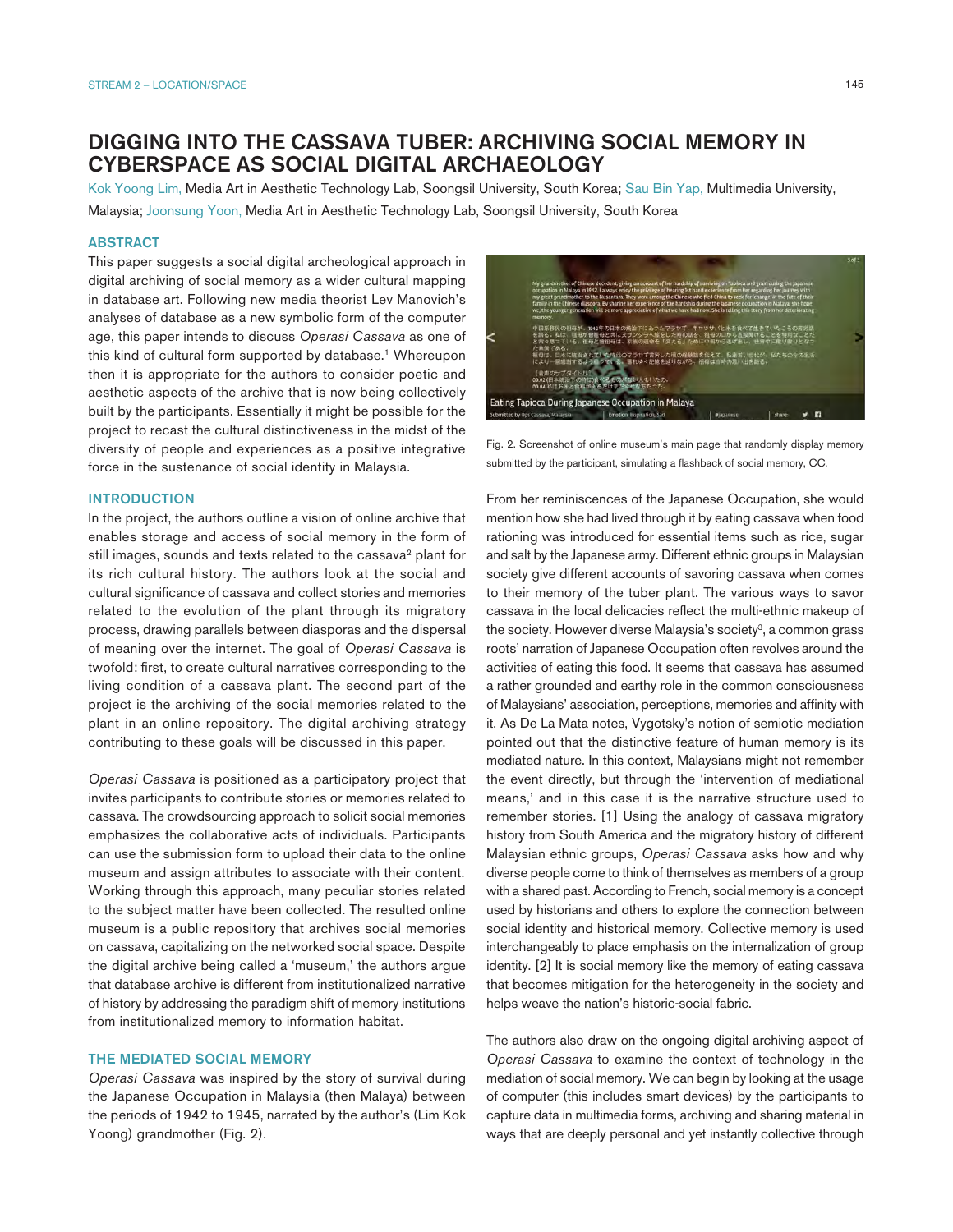being linked to a global memory scape of the World Wide Web. [3] This digital take-up, resulting in communicative memory being transformed into cultural memory is not to be treated as personal, temporal or easily erased. Appadurai made an interesting analogy for Internet-based archives to prosthesis of individuals' private existence. In his text, Appadurai advocated archiving as part of some sort of collective project. [4] Specifically in the context of this project, the online museum is prosthesis of co-existence of multiple ethnic groups in Malaysia. From this perspective, memory is considered to be a mediated socially constructed process. The enabler for this possibility is cyberspace, with its increasingly networked structure bringing to the increasing user generated content and database system that provides the storage and retrieval of these digital contents.

#### DATABASE AS INFORMATION HABITAT

The online Cassava Museum in *Operasi Cassava* is a database designed for storing, retrieving and managing content submitted by the participants. Besides contributing data to the database, the participants also contribute to how the data are remembered with the technologies of remembering, for instance by assigning the metadata that helps the data to be organized thematically or contextually. Cassava Museum leverages the contemporary participatory culture on the internet emerged from Web 2.0 by inviting participants to contribute stories or memories in the form of image, text and sound that are related to cassava. With Web 2.0, we experience something called "user-generated content," which means that beholders also deliver the content. [5] The resulting online museum is a public repository soliciting contents from the crowd that benefited from the Web 2.0's democratic promise. The distinctive Web 2.0 features of Cassava Museum employed by *Operasi Cassava* are social tagging and social sharing. Social tagging allows participants to classify and describe their content using their own vocabulary for easy retrieval in the future (remembering). (Fig. 3)

Social sharing allows participants to popularize or share the content via social networking platforms namely Facebook and Twitter. (Fig. 4, 5) Participants can posts content from the online museum to their individual social network timeline.



Fig. 3. Online museum's hashtag display fed by the participants, viewers can filter and access the submissions associated with a particular hashtag from this page.



Fig. 4. Social tool - 'share on Facebook' feature embedded in the online museum.

| Share a link with your followers                                                                          |              |
|-----------------------------------------------------------------------------------------------------------|--------------|
| Eating Tapioca During Japanese Occupation in Malaya<br>http://opscassava.com/archives/54 via @CassavaYcam |              |
| 49                                                                                                        | <b>Luppi</b> |

Fig. 5. Social tool - 'share on Twitter' feature embedded in the online museum.

This "bottom-up" type of knowledge capture (compared to hierarchies, which are "top-down") is the new social memory paradigm emerging out of an interconnected information environment of networked data and user involvement – an information landscape Jannis Kallinikos refers to as the information habitat<sup>4</sup>. On the contrary, memory institutions such as museums call for the formation of a canon consisting of cultural heritage artifacts. Marton describes canonization as the selection order and preservation of cultural artifacts, which are deemed valuable for a social formation – be it a group, collective or society; a faith, nation, artistic tradition or scientific discipline, to name a few. [6] By the same token, Weibel criticizes museums as having mercilessly followed the Darwinian model of selection. Culture has become therefore the embodiment of this selection, the expression of selection. [7] To further distinguish the "bottom-up" oriented database system from the "top-down" institutionalized narratives of memory institution, Manovich says, "As a cultural form, database represents the world as a list of items and it refuses to order this list. In contrast, a narrative creates a cause-and-effect trajectory of seemingly unordered items (events). Therefore, database and narrative are natural enemies." [8]

## SOCIAL DIGITAL ARCHEOLOGY AND DIGITAL ARCHIVING

Social digital archeology is understood as the usage of digital media and digital information to acquire a clearer picture of the society that uses them. [9] In his installation work '*Digital Archeology',* 5 Bartosik finds the simplest way to define digital archeology as the process of revealing lost and forgotten data. [10] Other definitions of digital archeology usually associate with digital preservation of digital culture or digital representation of archeological information. However obscure the definition of digital archeology remains, the authors put forward digital archeology as a strategy for recollecting the specific types of